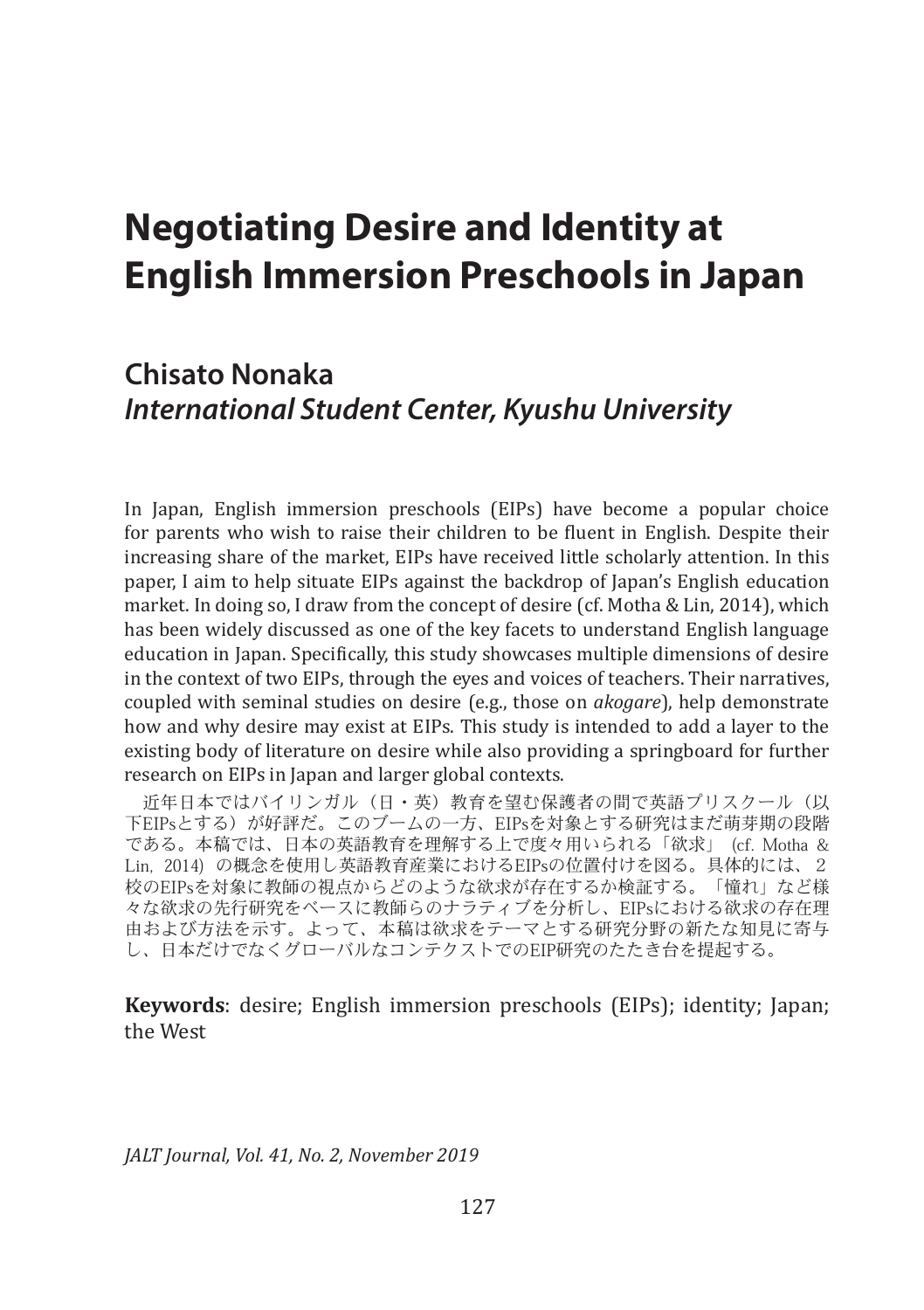$\prod_{\substack{\text{of }J\text{}}$ n light of the fast-approaching 2020 Tokyo Olympics, the Japanese government has been advancing mega projects to "prepare the nation to welcome the world" (Prime Minister Abe, cited in Prime Minister's Office of Japan, 2017). These projects include both architectural and ideological enterprises from erecting athletic complexes to training volunteers to brush up their *omotenashi* [Japanese hospitality] skills. Within these projects, the English language is frequently being treated as the default foreign language.

In fact, Japan has a long and complex history with the English language, to the extent that it was considered for official recognition as a national language in the late 1800s (Hall, 1999; Swale, 2000). More recently, the government implemented a major education reform which included the introduction of English as a formal school subject at an earlier grade level (MEXT, 2014). Although there is a long-standing debate over the developmentally appropriate age for foreign language acquisition, education-minded parents have already started sending their children to English immersion preschools (EIPs) to kick-start their exposure to English.

Despite their increasing share of the English education market of Japan in recent years, EIPs have received little scholarly attention. This study offers a response to this scholarly gap by presenting qualitative research findings on the EIPs in Japan. Specifically, utilizing the framework of desire (cf. Motha & Lin, 2014), I discuss and present multiple dimensions of desire and identity narratives collected from TESOL professionals at two EIPs in Japan. By so doing, the findings of this study add a new layer to the existing body of literature on desire while also providing a potential springboard for further research on EIPs in Japan and larger global contexts.

#### **The Framework of Desire in the TESOL Field**

While it still remains a relatively new construct within the TESOL field, more and more scholars are paying attention to desire for its powerful and complex effects on language learners and teachers (Benesch, 2012; Motha & Lin, 2014). Historically speaking, desire has been understood as an emotion and, as such, a broadly intrinsic characteristic (Baumeister & Leary, 1995; Buss, 1994). However, one's desire to belong to a community, which may derive from a shared sense of nationality, ethnicity, race, class, gender, or a combination of them, might even be an "imagined" one as argued by Anderson (1983/2006). This suggests that desire can be understood beyond the intrinsic realm. For instance, for a person of mixed heritage such as a *hafu* [person of half-Japanese heritage], their desire to belong to an imagined "Japanese" community might be both intrinsically and extrinsically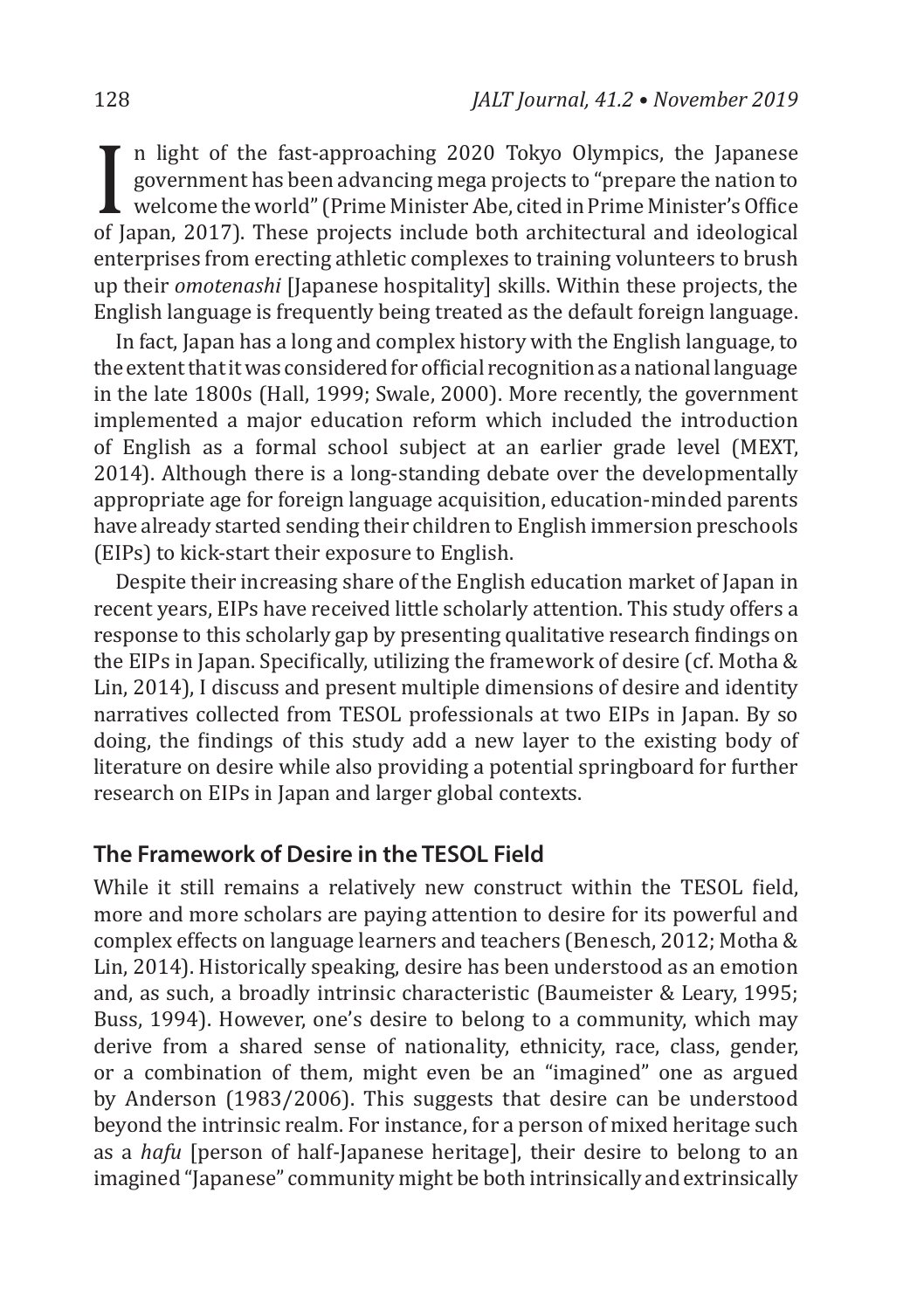motivated. It might be intrinsic in that, if they themselves feel Japanese, they may wish to belong to such a community. It could also be extrinsic as they may benefit more by focusing on their Japanese heritage than not, for employment or tax purposes. As such, desire needs to be carefully examined while taking into account the context in which desire emerges, develops, or disappears.

In a recent TESOL study, Motha & Lin (2014) grappled with the concept of desire as being multilayered. Similar interpretations of desire are found in a number of TESOL studies (see next section), which mainly engage with the process of identity negotiation in English learning and/or teaching. These studies demonstrate how desires may be multilayered, thus requiring intersubjective understandings.

To build upon the existing body of literature on desire while also exploring the understudied realm of EIPs in Japan, I utilize Motha and Lin's (2014) framework. The authors have developed the *desire as multilayered* framework to help us to study and understand desire within TESOL contexts. Their framework includes the following five interconnected layers:

- 1. desires of learners;
- 2. desires of communities in which learners are embedded, including parents of young learners;
- 3. desires of teachers, including their desires for students and their desires for themselves;
- 4. desires of institutions; and
- 5. desires of the state or government. (pp. 335-336)

As the authors argue, these layers should by no means be rigidly defined. Rather, each layer is fluid and in constant negotiation with the other four and must be treated flexibly and contextually. Additionally, on the importance of desire within the TESOL field, Motha and Lin (2014) state,

At the center of every English language learning moment lies desire: desire for the language; for the identities represented by particular accents and varieties of English; for capital, power, and images that are associated with English; for what is believed to lie beyond the doors that English unlocks. (p. 332)

Building upon this, desire can be viewed as a site of identity negotiation overlapping the above mentioned five layers. In this light, I leverage Motha and Lin's framework as a tool to examine, interpret, and report the data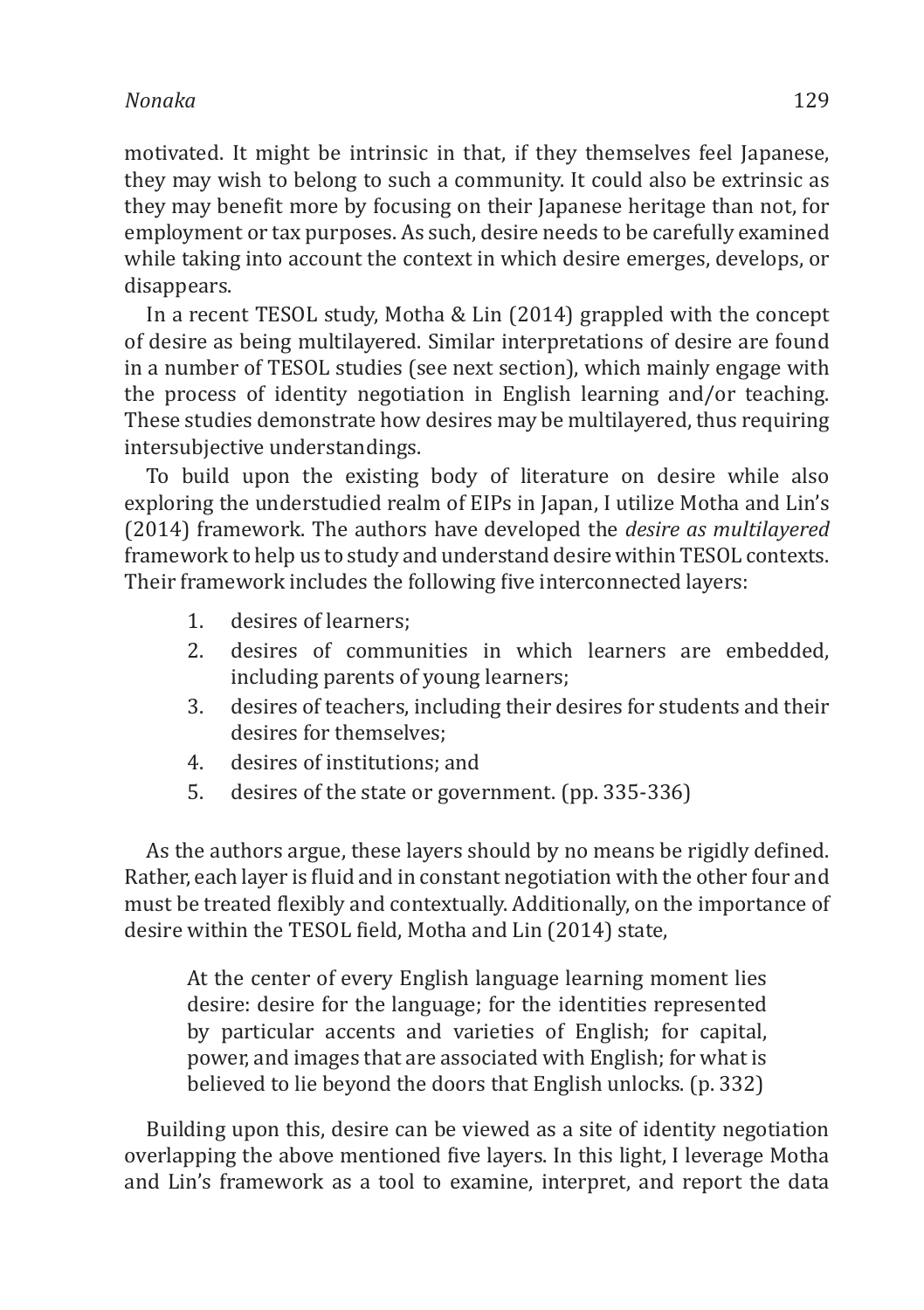collected for this study. In what follows, I review desire-related studies in the context of Japanese TESOL to establish why Motha and Lin's framework is suitable for this study.

### **Desiring "Native English Speakers" and "the West" in General as Well as in Japan**

The relationship between English and desire started to attract scholarly attention in the late 1990s to early 2000s (e.g., Kelsky, 2001; Manderson & Jolly, 1997). More recently, an increasing number of studies in TESOL have explored the intersection of English, desire, and identity. For example, Cho (2012) reveals, through his interviews with Korean American male English teachers in South Korea, the conundrum of "to be or not to be a 'native speaker'" (p. 227). He explores the identity complex of Korean American men who, on the one hand, receive an endless (and unprecedented) amount of female attention, and on the other, often feel "used up" as though they are "English prostitute[s]" (p. 233). Focusing on desire in the field of transnational higher education, Chowdhury and Phan (2014) expound at length on how multifaceted desires exist among the idea of English, learners or clients (international students), and service providers (universities). In her subsequent work, Phan (2016) further discusses the irony of hyperromanticized transnational education and questions the quality (i.e., mediocrity) of such transnational programs.

In Japanese TESOL, there have been a number of studies that examine layers of desire. From a historical perspective, the nation has long held a type of desire (i.e., *akogare*) for things and people seen as from the West including the English language, Christianity, and the United States (Ike, 1995). As an epitome of sociopolitically-instigated desire, there are historical accounts of the romantic relationships in postwar Japan between American soldiers who embodied victory and wealth and Japanese women who were in juxtaposition subservient and highly sexualized (Dower, 1999; Sakamoto, 2010). Applying this to the present day, Appleby (2014a) expands on how such historical experience and collective memory may have shaped the Japanese notion of Western masculinity and its implications for English education in Japan. Similar to the above study by Cho (2012), Western male English teachers in Japan are often perceived as masculine as well as *authentic* as English speakers (Appleby, 2014a).

This notion of authenticity is widely discussed by scholars, including Seargeant (2005), Rivers (2015), and Ruecker and Ives (2015). Based on their findings, one's nativeness or nonnativeness of English is often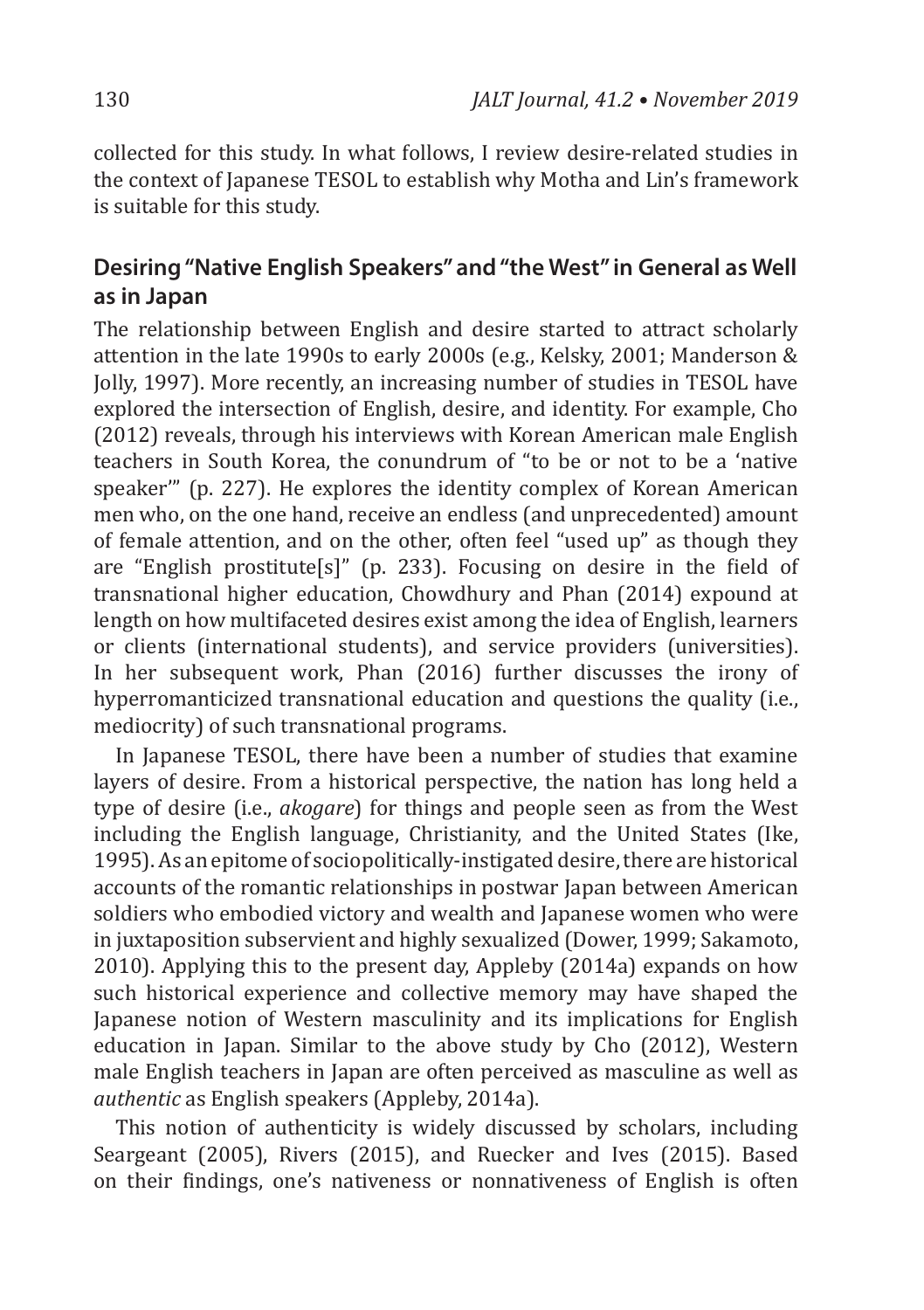perceived through one's appearance rather than linguistic background. In other words, those who look authentic as English speakers are idealized as *native* English teachers in Japan, because "authenticity need not necessarily equate with reality itself but with a quality that allows one to believe that something has the authority to truthfully represent reality" (Seargeant, 2005, p. 330).

However discursive, this imagination of authentic English speakers as native speakers seems to continually shape the Japanese desire for the West, which further informs dominant ideologies and specific practices of English education in Japan. For example, online job advertisements for native English teachers in Japan and its neighboring countries appear to target "young, White, enthusiastic native speaker[s] of English coming from a predominantly White country where English is the official language" (Ruecker & Ives, 2015, p. 2). This practice helps confirm the public's image of native speakers of English as being specific individuals while undermining other native speakers of English as less authentic or undesirable. On this note, from the perspective of those identified as native English-speaking teachers, other studies in Japan (see Kubota & Fujimoto, 2013; Kusaka, 2014) foregrounded how different Japanese American teachers' experiences are compared to those of White teachers.

Connecting the Japanese desire for the West with race and gender, scholars have also investigated romance between Western men and Japanese women (e.g., Appleby, 2013; Bailey, 2002; Kelsky, 2001; Takahashi, 2013). Depicted as free-spirited individuals living overseas, Japanese women in transnational contexts are occasionally understood as those who desire the West or are using English as leverage to mobilize their otherwise underprivileged womanhood in Japan (Kelsky, 2001). These women seem to desire White men as an embodiment of the liberating, empowering, and masculine West (Appleby, 2013; Takahashi, 2013). In the same vein, Kubota's (2011) study helps expand the understanding of desire beyond race and gender. She shows that "white native speakers are constructed as an exotic icon to be consumed" (p. 486) and carefully unpacks how a target of desire may be negotiated within the racial, cultural, and linguistic ideologies of the learner.

As a heuristic tool to understand empirical studies, Motha and Lin's (2014) framework encourages a critical engagement with how and why an embodiment of desire is enacted. Most importantly, their framework helps to visualize how even a seemingly gender-triggered (e.g., sexual) desire of the learner may be motivated by or consist of other complex desires that have been shaped by a set of ideologies of the learner or of the community.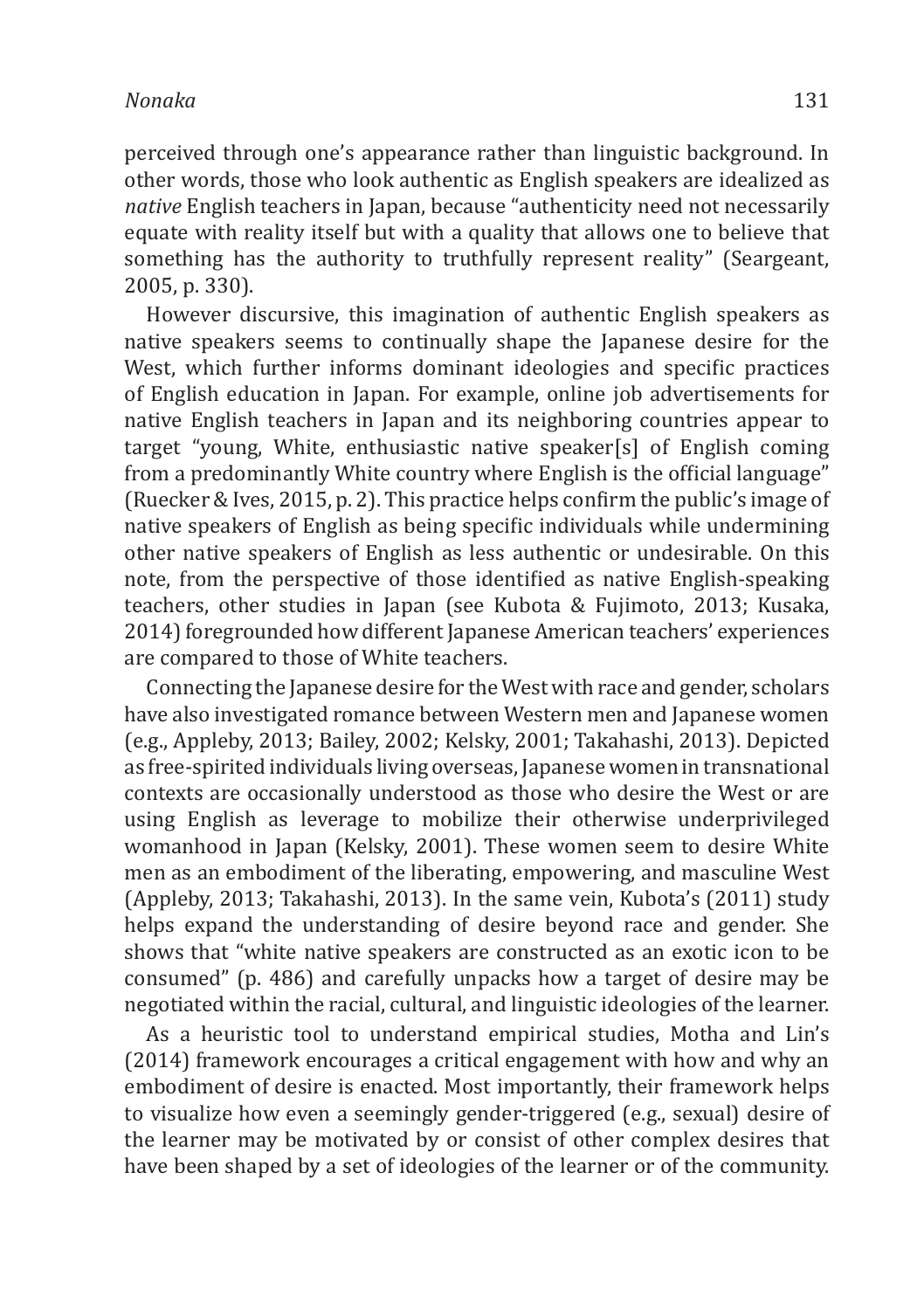Further, although the English word *desire* may often allude to something provocative, for the purpose of this study, I use the construct of desire in a more open manner. That is, for the most part, I discuss desire expressed by teachers and students in an asexual or platonic fashion. For example, it may be a desire for the teacher to provide the best learning experience for his or her students and, similarly, a child may desire to become a teacher's favorite student. With this expanded understanding of desire, I will now introduce the field of study: EIPs in Japan.

#### **The EIPs in Japan**

Broadly speaking, EIPs in Japan are early childhood education institutions where English is the primary language of instruction (ASSION, 2018; Imoto, 2011, 2015). Each institution varies in its legal standing: some are recognized by the Ministry of Education, Culture, Sports, Science and Technology; others are licensed as nursery schools by the Ministry of Health, Labour and Welfare; and the rest are nonaccredited schools. Although there is no official report on EIPs, a little over 500 schools in Japan classify themselves as an EIP (ASSION, 2018). Because many EIPs operate outside government regulations, hence receiving few to no subsidies, one of the most prominent characteristics of EIPs is their relatively high tuition fees. Although most early childhood education institutions in Japan collect approximately \$100 to \$350 (US Dollars) per child as monthly tuition fees, EIPs charge significantly more, ranging from \$400 to \$1,300 per child per month (ALC, 2013; ASSION, 2018). The children attending EIPs, therefore, tend to be of high socioeconomic background.

Despite the skyrocketing popularity of English immersion programs (e.g., My Gym: Children's Fitness Center, n.d.) and EIPs in Japan (Nakamura, 2005; Toi, 2013), few scholarly works have documented them. Although there is some discussion of their business model (Kato, 2009) and their role in fostering a Japanese–English bilingual child (Babineau, 2013), Imoto's (2011, 2015) studies are distinct in offering ethnographic accounts of an EIP in Tokyo. Over the course of 12 months, Imoto conducted ethnographic fieldwork on the EIP where she worked as a Japanese bilingual assistant for 8 months. The findings suggest that although fostering the *international child* is a unanimously agreed mission of the EIP, its operation is much more complex, often involving multiple and competing language ideologies negotiated among the parents, teachers, and even children (Imoto, 2011, 2015). Imoto's studies concisely capture the complex apparatus of an EIP as a research subject in Japanese TESOL. Accordingly, the aim of this study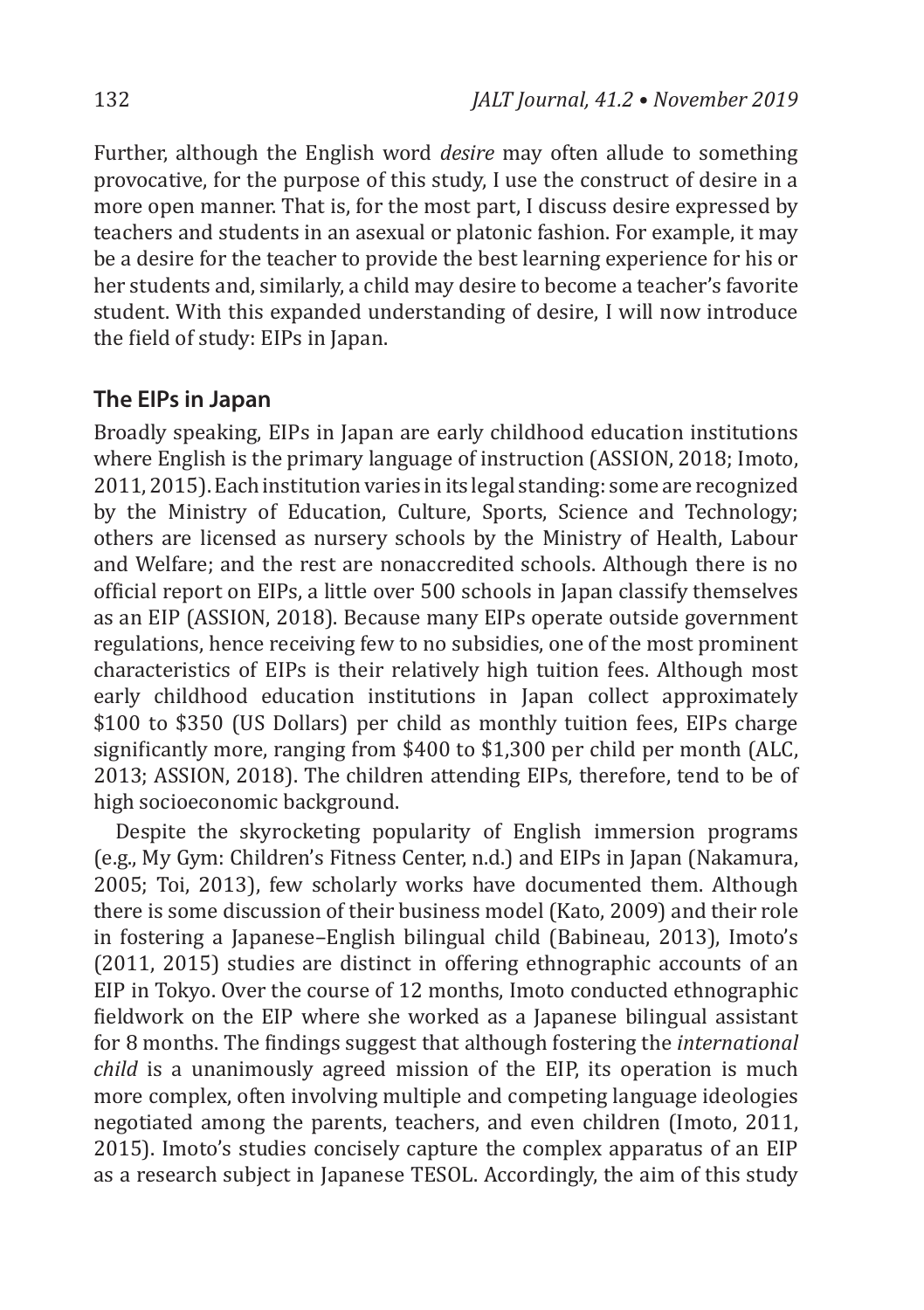is to build upon Imoto's research and to invite further research on EIPs as a unique site of investigation.

### **The Study Participants and Methodology**

For the study, Yoko and John, former English teachers with over five years of experience, were asked to reflect on their experience working at EIPs, using an instant messaging app through which private and reflective conversations were held over a period of two months. During this period, the author was granted access to the reflective writing (i.e., messages) exchanged between Yoko and John. About a month into the reflective writing period, a 90-minute face-to-face joint interview was arranged by the author and her research associate to follow up on Yoko and John's reflective writing. Overall, via the instant messaging app and 90-minute interview, Yoko and John shared with each other their experiences teaching at the EIPs in Japan, in which multiple aspects of English, desire, and identity were revealed and reiterated.

# *Yoko and John*

Yoko (pseudonym) is in her 20s and was born and raised in Japan. The other study participant, John (pseudonym), is an Asian American male in his 20s with a background in Science. The two have been together for over 10 years and recently married.

John was already working at EIP-1 when Yoko came onboard. Because John rotated among three different campuses, he often endured a commute of over 2 hours one way. Yoko, on the other hand, was assigned to one campus where she gradually built close relationships with the students and their parents. The expectations for John as a self-identified native Englishspeaking (NES) teacher and Yoko as a self-identified nonnative Englishspeaking (NNES) Japanese teacher were different in nature and intensity. John was responsible for all lessons throughout the day whereas Yoko's duties ranged from teaching a lesson to changing young students' diapers. Although in an interview (see below for details) Yoko claimed she "worked as hard as John," her salary was barely 60% of what John was earning as an NES teacher. John eventually switched schools (to EIP-2) whereas Yoko, after working at the EIP-1, decided to seek a different career path.

# *Details on Methodology*

To maintain the anonymity of the study participants as well as that of the schools (i.e., EIP-1 and EIP-2), I must omit some key information such as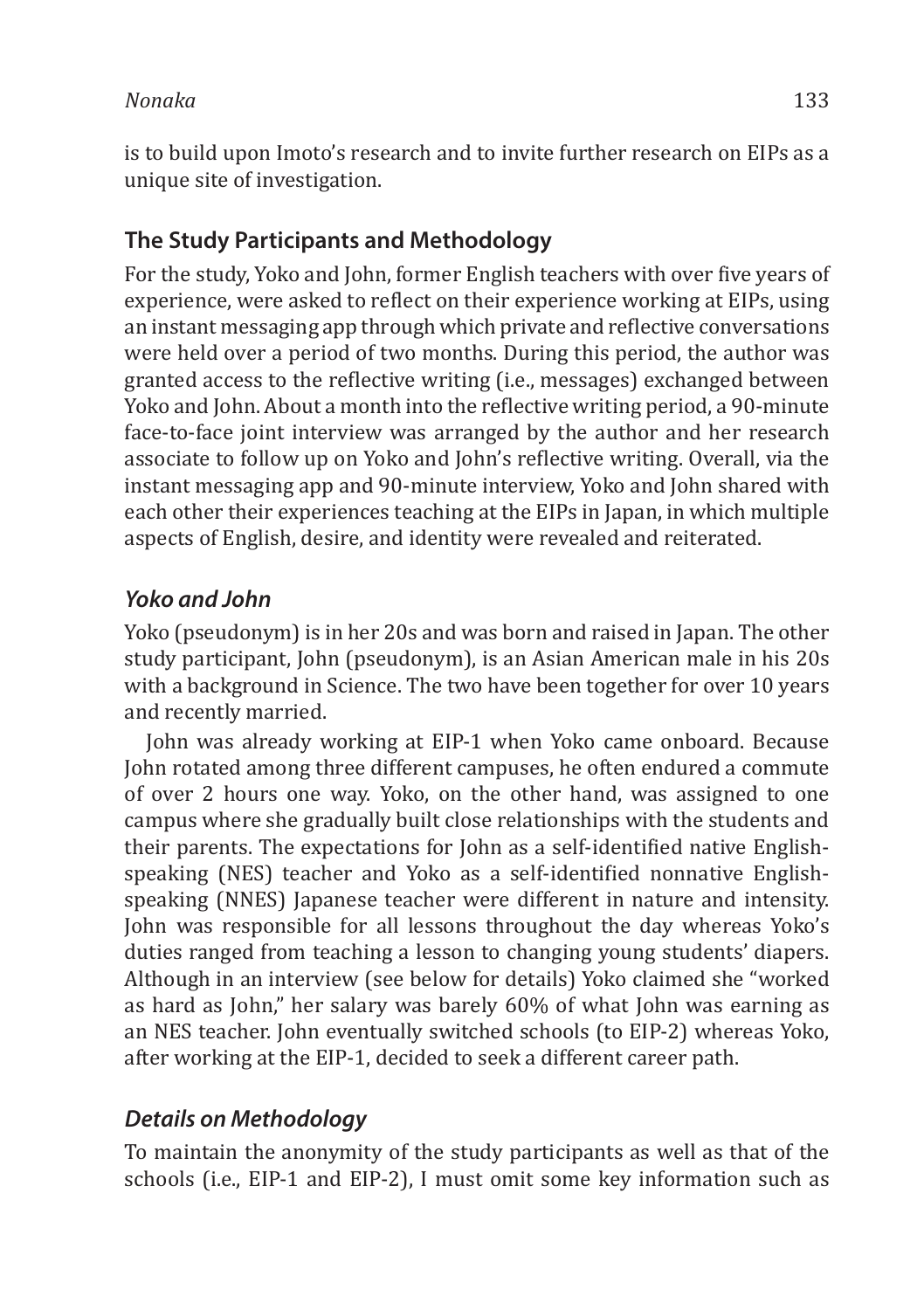how I recruited the study participants or why I was granted access to their personal (reflective) writing on the instant messaging app. Nevertheless, I emphasize that I, as an NNES Japanese female myself, have worked in multiple English education contexts in Japan over the course of several years which prompted me to employ both emic and etic positionalities throughout this study.

To follow up on Yoko and John's reflective writing (in the form of instant messages, labeled as IM hereinafter) using the instant messaging app, I, along with a research associate who was present to ensure the ethics and integrity of the research, held a 90-minute joint interview with Yoko and John. During the interview, I was allowed to take notes, which were used to reconstruct the narratives of Yoko and John for analysis. The narratives labeled as IC (i.e., interview conversation) hereinafter are from the interview and have been confirmed with Yoko and John for accuracy. After the interview session, Yoko and John resumed their reflective writing to elaborate on some of the topics that surfaced during the interview.

In one of the follow-up emails, Yoko and John communicated to the author that they "enjoyed the whole process where [they] could openly discuss and challenge one another." Although their openness and reflectiveness may have been affected by the research arrangements (e.g., their reflective writing to be used as data and joint interview instead of one-on-one), for this study, I placed emphasis on the *collaborative process* in which Yoko and John reviewed and evaluated specific incidents rather spontaneously. This spontaneity appeared to stem largely from the dynamics of Yoko and John's relationship over the years from working together to maturing as a couple.

In what follows, I present some of the findings from my analysis of Yoko's and John's reflective writing as well as of the narratives reconstructed based on my notes from the interview.

#### *Findings: Layers of Desire at the Two EIPs in Japan*

Drawing from Motha and Lin's (2014) theorization of desire and Imoto's (2015) contextualization of an EIP, desire in this study is to be examined as a product of a larger "ideology of internationalism that places the 'West' (and 'authentically' western international schools) as the superior and authentic Other" (Imoto, 2015, p. 94). Indeed, this ideology of internationalism is both discursively and nondiscursively shaping social, cultural, economic, and political practices within the nation (Seargeant, 2009). In this section, I focus on the context of select EIPs and delve into Yoko's and John's desire and identity narratives starting from the macro levels.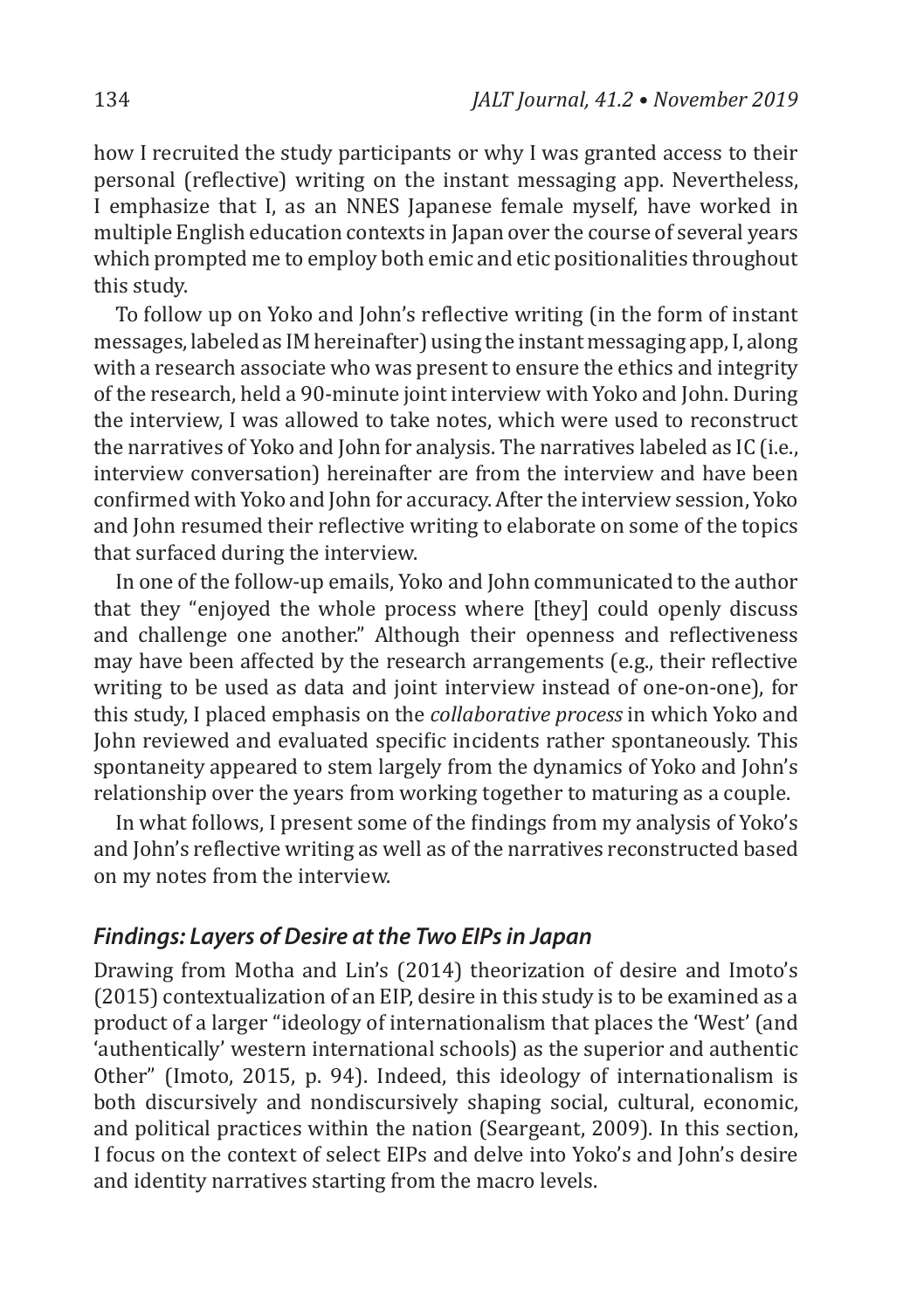Operating under a framework similar to what Imoto (2011, 2015) calls the *"authentically" western international school* model, the two EIPs in Japan seem to manifest institutional desires through their employment processes. Specifically, the criteria for potential NES teachers appear somewhat erratic because previous teaching experiences of the applicants were not necessarily the highest priority. John commented on this point as follows:

Obviously, it would be better [for schools] to have [a licensed NES] teacher. But are there even that many *real* [emphasis added] English teachers in Japan? I was probably in the minority [of those with a teaching certificate], and English was not even my area [of expertise]. (IM: John)

Being a so-called "native" English speaker from the United States seemed to have legitimized John as an English teacher in Japan more than did his teaching certificate.<sup>1</sup> Also interestingly, although the *racialization* of NES teachers within Japanese TESOL contexts has been widely discussed (e.g., Kubota & Fujimoto, 2013; Rivers & Ross, 2013), John as an Asian American male did not recall a firsthand experience in which he felt disadvantaged being of Asian descent nor did he recall his privilege of being an "emasculated Asian American" male (Cho, 2012, p. 220):

I never felt privileged or disadvantaged, sometimes I felt bad knowing that I was getting paid more than the Japanese teachers . . . NES teachers need to be paid enough not to leave. Even then, there's no guarantee they'll stick around. (IM: John)

Although Yoko as an NNES female experienced difficulty finding a teaching position at EIPs, John's above comment suggests that NES teachers are, on the other hand, in high demand and provided with competitive salaries. On being an Asian American teacher in Japan, John continued:

I'm somewhat skeptical [about the racialized tradition of Japanese TESOL]. But I wouldn't be too surprised if that was a factor in Japan. (IM: John)

When asked why he felt this way, John responded:

That's just the way I *imagine* [emphasis added] they operate and what I heard or maybe read. And it makes perfect sense. The schools are businesses and foreign teachers are part of the product they are trying to sell. (IC: John)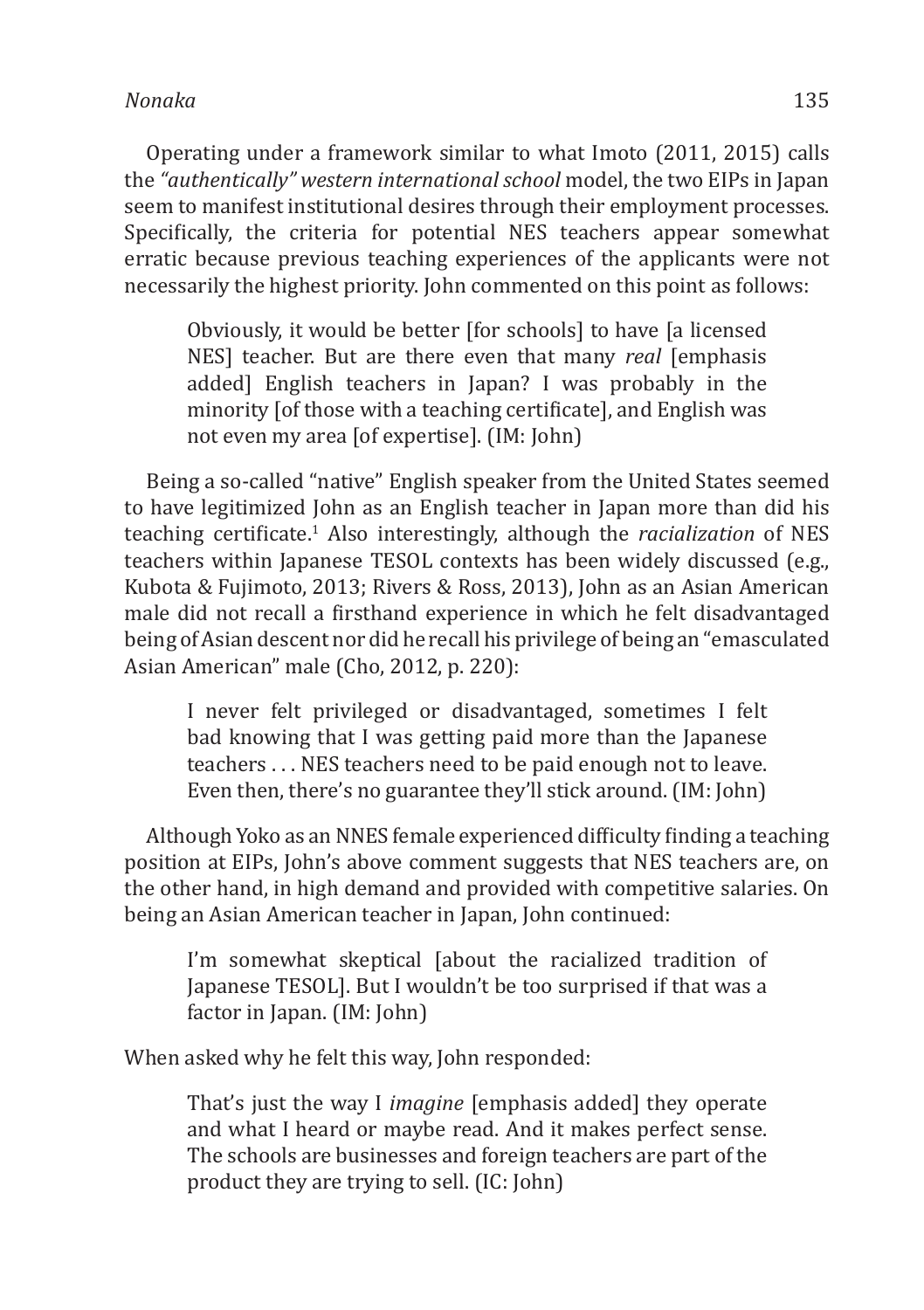Without firsthand experience, John expressed his mixed feelings about how EIPs may perceive their teachers' race. Certainly, John's lack of a racialized experience should not be taken at face value as his nationality, gender, age, and other factors may have influenced his overall experience. Also, John's perceptions may have been shaped by participating in this study and by Yoko's insight.

Nevertheless, within the scope of Yoko's and John's experiences at the EIPs, the NES or NNES status does appear to privilege or condemn the teacher. Yoko added how NNES Japanese female teachers were treated at EIP-1 as follows:

I felt exploited at times. My pay was much lower [than that of NES teachers] which really doesn't make sense because [in comparison] Japanese teachers work harder, taking the job seriously and putting in longer hours. (IM: Yoko)

This comment resonates with the sentiments shared by the Japanese female teachers in Imoto's (2011, 2015) ethnographic studies who questioned the abilities and work ethics of NES teachers. Although John noted that Yoko could probably have "passed as an NES teacher" (IM: John), the sense of being on the NES–NNES border greatly influenced Yoko's professional identity. Though discursively constructed, the native speaker ideology not only manifested itself in the two EIPs' institutional desires for *idealized* English teachers (Rivers & Ross, 2013), but it also rewarded some (e.g., John earning 1.7 times more than his Japanese colleagues) while undermining others (e.g., Yoko being stripped of the right to earn as much as John).

Moreover, ideologies concerning the West and its authenticity were not only consumed by the EIPs, resultantly shaping an institutional desire for NES teachers with specific backgrounds, but they were also intertwined with the identity construction of Yoko as a teacher who in one way or another consumed, resisted, and worked around such ideologies.

#### *Desire Surrounding Attractive Parents and Teachers*

In what follows, I would like to pay close attention to the desires of individuals and their communities such as teachers and parents as outlined in Motha and Lin's (2014) framework. At the same time, I aim to carefully acknowledge the interconnectedness of different layers.

Delving into desire narratives, Yoko and John recounted private conversations with their colleagues at work. For example, it was common for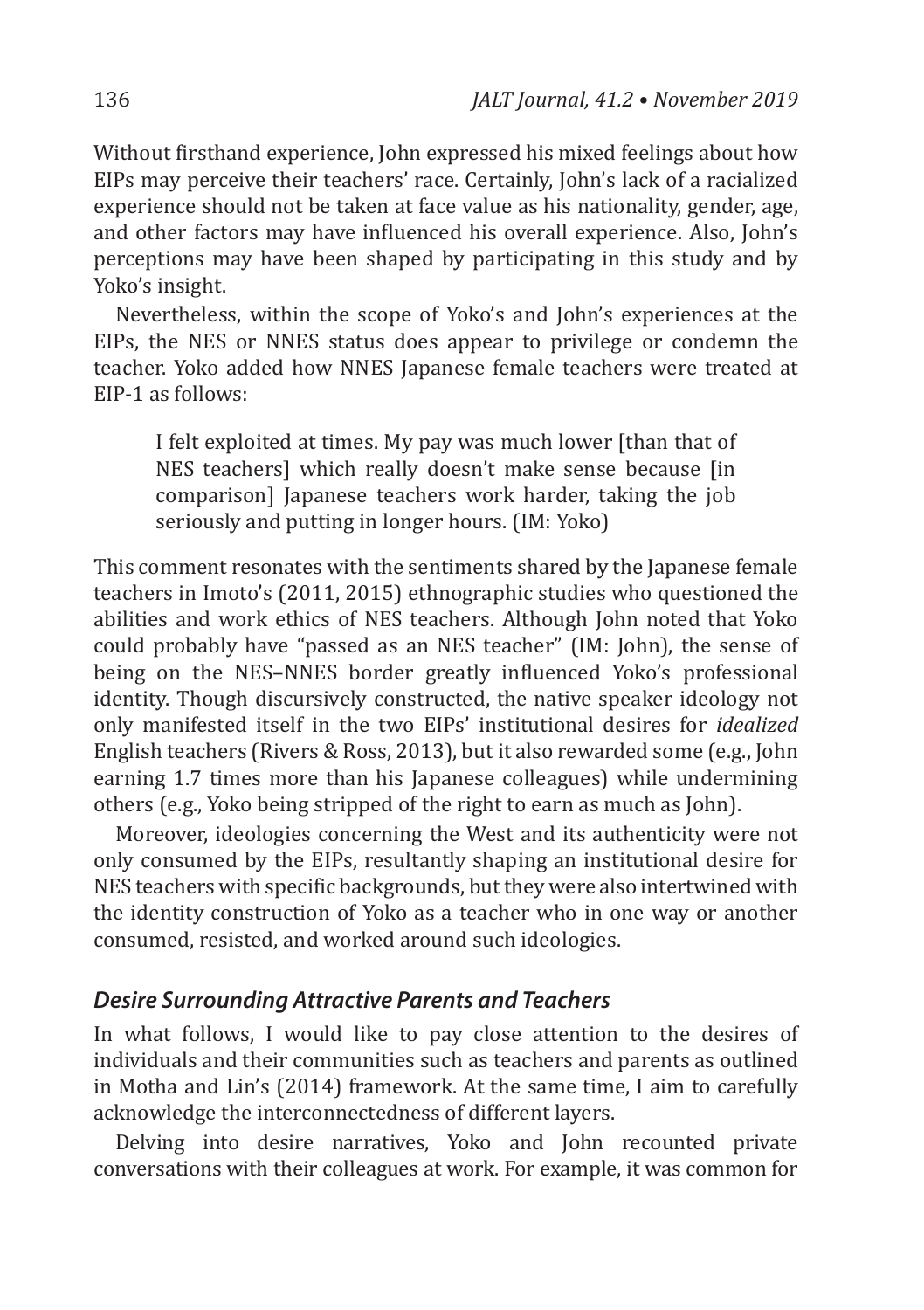male teachers of different nationalities including American, Australian, British, Canadian, and Japanese to engage in the "whose (which student's) mom is hot?" conversation at the two EIPs. Such gossip occurred among colleagues in private spaces and in an amicable manner, rarely to be taken seriously:

Yeah, [the male teachers] are amazingly observant of the "hot moms" and we would joke about their length of skirts or figurerevealing clothes, especially in the summer. I mean, some of those moms are around our age or younger. It's perfectly natural. And yeah, some moms are pretty . . . . That's what we talk about. (IC: John)

To John, gossiping seemed to mean *bonding* with his colleagues and bosses. Nevertheless, there had been an exception wherein a single mother of a student at an EIP became romantically involved with an NES teacher at the school. After this event came to light, the principal put in place solid measures and the NES teacher in question eventually resigned from the school. The series of such events implicitly helped to police the desires that may otherwise be deemed unprofessional and unethical in school settings.

Yet to add to the gender-triggered desire in TESOL, another case was shared by John. Paul (pseudonym) was the most popular teacher at one of the two EIPs. Although he met all the criteria of being what might be understood as the *ideal* NES teacher (Kubota & Fujimoto, 2013; Rivers & Ross, 2013), John felt that it was not a simple matter of Paul being an NES teacher from the West:

- John: He was pretty funny. I think he was a good entertainer and he was a fairly good-looking guy.
- Yoko: Yeah, for [house] wives, he must've been eye-candy and proudly "single."
- John: I guess. It probably helped most that he was better looking than everyone else. We made him look better, haha. (IM: John & Yoko)

If stripped of his NES teacher profile, Paul was a handsome, sweet, and witty young man. He was naturally attractive to the mothers at the EIP. During the interview, John described another teacher at the same EIP who was "popular" among the Japanese female teachers and mothers: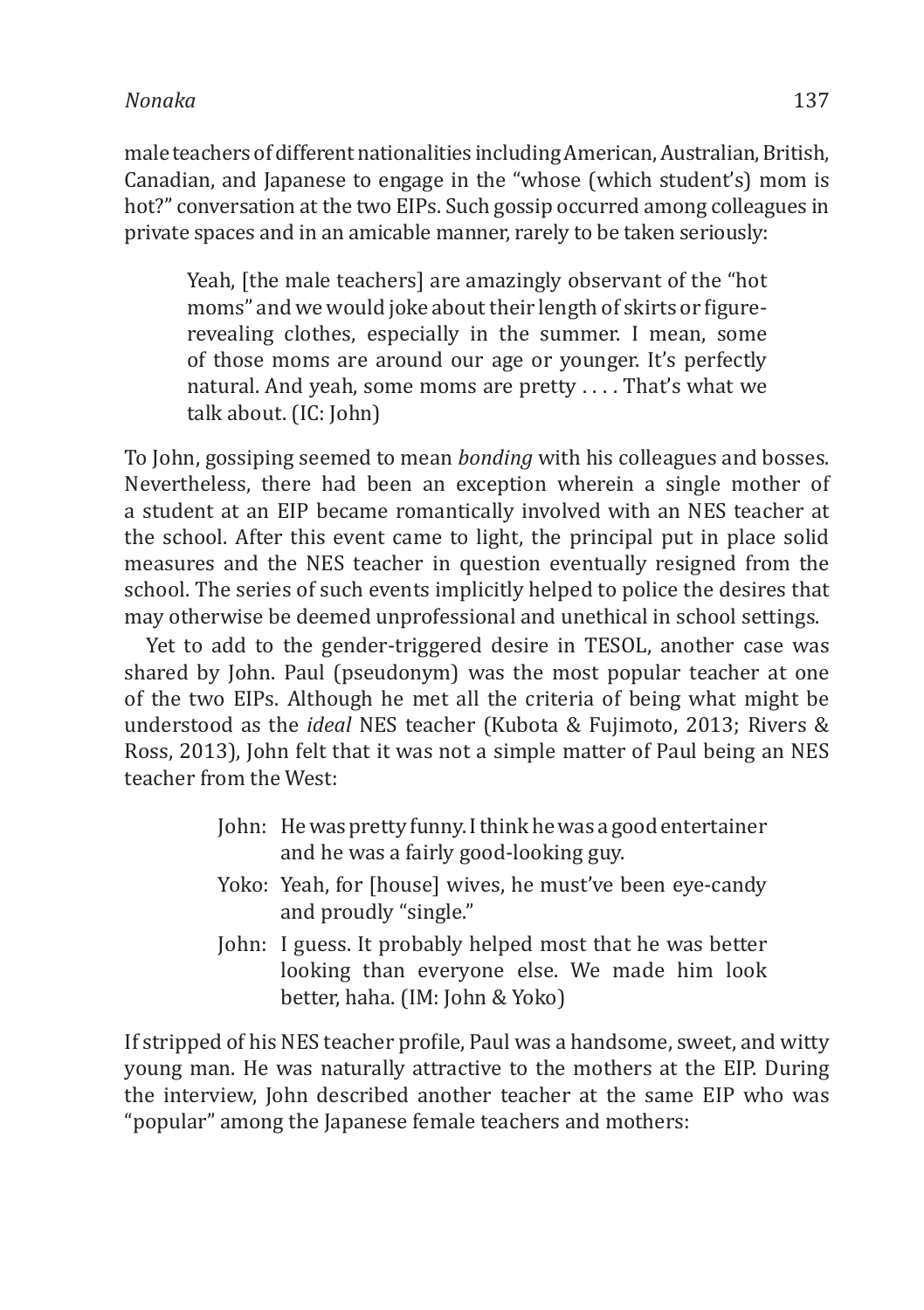I think the Japanese PE teacher was also popular. He was a young guy and handsome enough, I suppose. (IC: John)

Whether in preschool settings or not, NES or NNES, when the stage is set, romantic attractions, feelings, and behaviors seem to surface. This gently reminds us that one's NES-ness is simply one of the many qualities of the person (such as the personality, sense of humor, or age) that come into play in the workings of desire.

#### *Mothers' Desire to Speak English Fluently*

While working at EIP-1, Yoko frequently experienced a sense of admiration from the students' mothers, many of whom were highly regarded professionals (e.g., medical doctors, diplomats, lawyers, university professors) or were at least married to one. Yoko was at first puzzled by these mothers' affections towards her and regarded their kind words as merely lip service. Over time, Yoko grew closer to some of the mothers who eventually confided in her that they wished they could speak English like her:

Some of the mothers treated me nicely. They complimented me like "*Kakkoii* [so cool]!" I wondered [if] without my English skills, they might not have liked me as much. (IM: Yoko)

These mothers' desire to "speak English like Yoko" seemed to have amplified their trust in Yoko despite her lack of childcare training or experience. Although most parents seemingly entrusted their children to Yoko's care, in one instance, Yoko recalls experiencing what could be described as harassment by a student's father because she was unable to properly handle the student's injury that had occurred at EIP-1:

Japanese teachers were always responsible [for accidents] even if the injury had been caused right in front of the [NES] teacher's eyes. It was unfair. I remember I was working with [a male NES teacher] and even though I BEGGED him to back me up [when the said father was threatening to sue Yoko for physical and emotional damage on his child], [the NES teacher] didn't step in to help me out of the situation. (IM: Yoko)

On one level, the desire of some parents helped to idealize Yoko as their children's bilingual teacher, allowing them to overlook her lack of childcare training. On another, Yoko was reprimanded if an accident occurred at school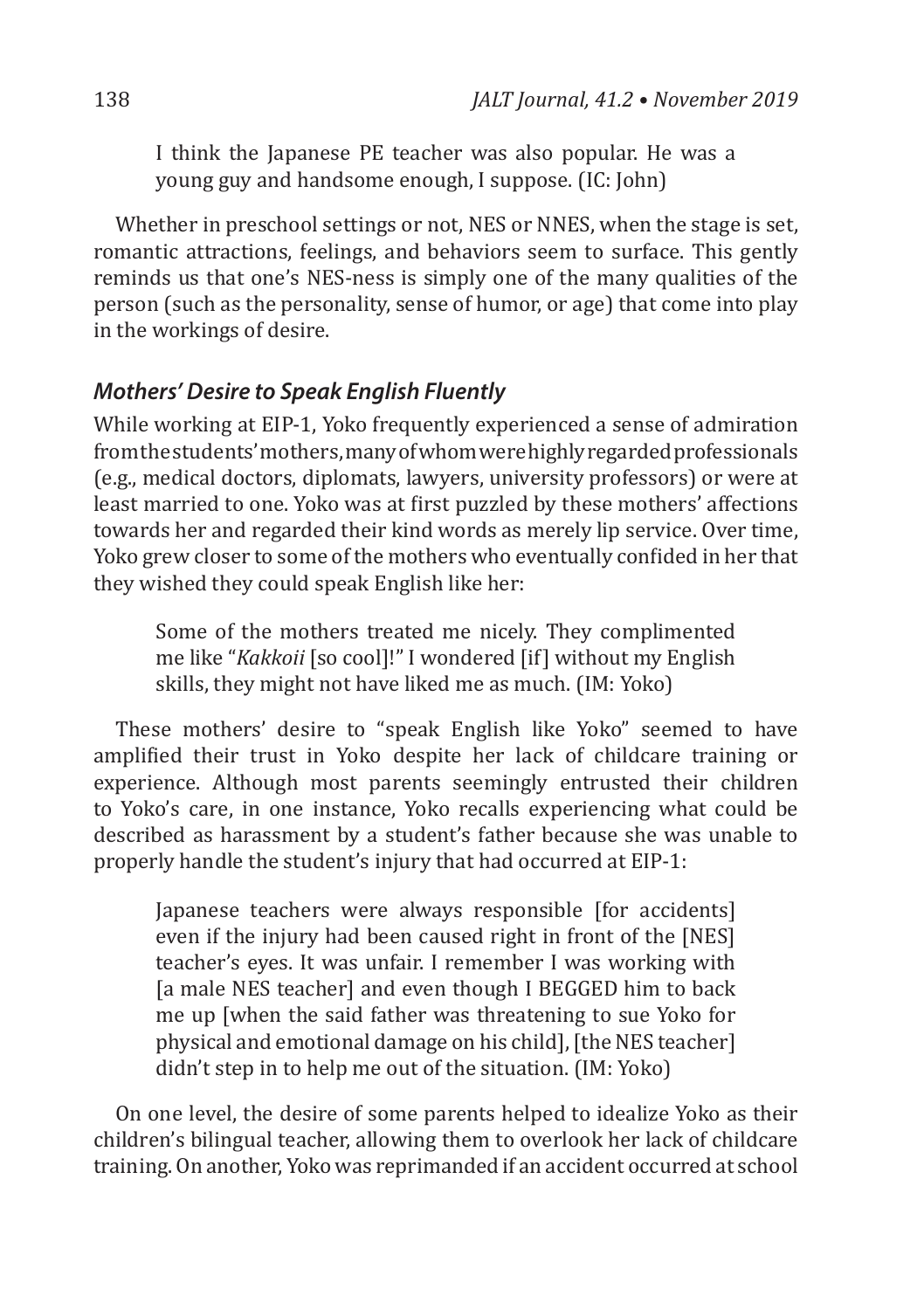while NES teachers were often excused from issues of liability ("because they were not *Japanese*," said Yoko). What is critical here is not simply about the way in which the NNES Japanese teachers were held solely responsible for accidents or unexpected injuries. It also implies that NES teachers were merely expected to fulfill *performative* roles of English teachers (Kubota, 2011), implicitly being led to "hit the glass ceiling" (Garnova, 2015, para. 15) or be stripped of their professional integrity (cf. Appleby, 2014b).

# *Parents' Desire for Children's Well-Being*

Another type of desire emerged from John's narrative. Recollecting the time when one of the students' mothers made a *kyaraben* of John (cf. Figure 1), he mentioned that "Most mothers were nice and friendly, and they seemed to like me" (IM: John). The mothers at both schools bestowed their children's liking of a particular teacher by expressing gratitude through words or small gifts to the teacher. These were likely intended to sustain a good relationship between the child and his or her favorite teacher, on which John reflected:

I guess there were [students who favored John]. . . . Lots of kids would say they like me, but their English [was] limited . . . [and also] they would say that to almost everyone I think. Some kids may say they don't like me possibly because I am large and look scary. They're so honest at that age. (IC: John)

Showered with hand drawings, love letters, and other handmade crafts on a daily basis, John enjoyed being some students' favorite teacher. Although this type of affection expressed by students may be temperamental, it was closely monitored and reinforced by their mothers who most likely harbor a desire for their children's best learning experience.



*Figure 1. Kyaraben* of John (digitally reproduced based on the photo of the *kyaraben* shown by John). *Kyaraben* is a portmanteau of *character* and *bento*, a style of Japanese boxed lunch decorated to resemble famous anime characters, animals, or people.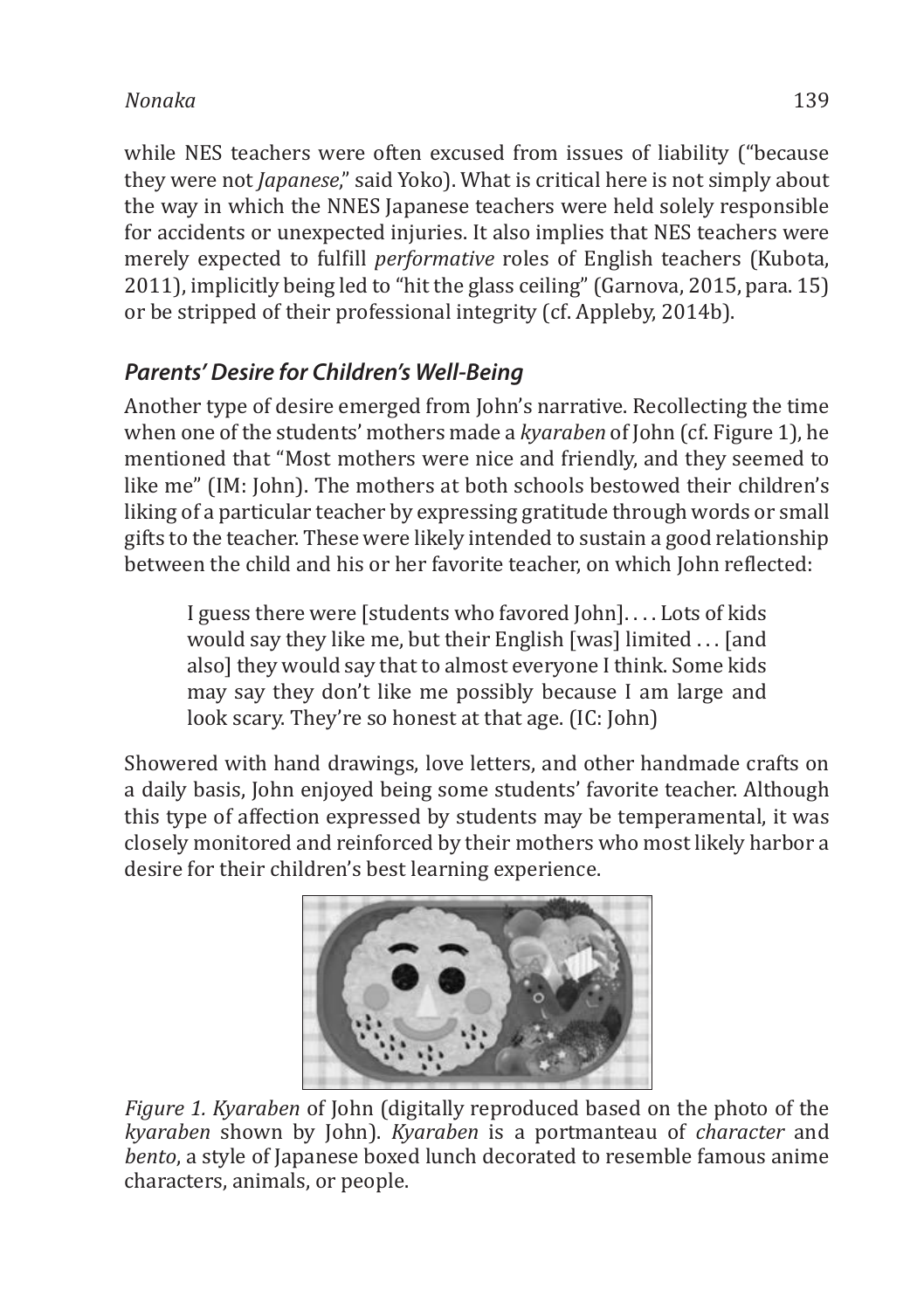#### *Heterosexual Desire Among Teachers on a Valentine's Day*

In the following accounts of Valentine's Day by John, I attempt to present another dimension of heterosexual desire negotiated at the EIPs. Romantically involved or not, it has become a custom for women to give chocolate to their peers, colleagues, or family members on Valentine's Day in Japan (cf. Appleby, 2013). This tradition has also served as an opportunity for the mothers at the EIPs to express gratitude to their children's teachers.

In the case of EIP-2, the Japanese female teachers collectively present chocolate gifts to their male colleagues each year. Although most NES male teachers at EIP-2 are married or in a serious relationship, many look forward to the special day of the year when they get to openly enjoy the attention from young Japanese female teachers. John excitedly shared one Valentine's Day in detail during the interview:

The Japanese [female] teachers anonymously rated [the male] teachers] by connecting dots from "I wish you were my . . ." husband, boyfriend, friend, uncle, or whoever to our names (cf. Figure 2). Those heart-shaped papers were enclosed with the chocolate. Some of us were grumpy because they were chosen as "just a friend" or "coworker," but I cleaned up the popularity contest; most of the female teachers chose me as "husband" or "boyfriend." (IC: John)

Despite John being the "only Asian" NES male teacher at EIP-2 (IC: John), he managed to endear himself to the young Japanese female teachers.



*Figure 2.* A sample of the Valentine's Day notes attached to chocolate prepared by the female teachers.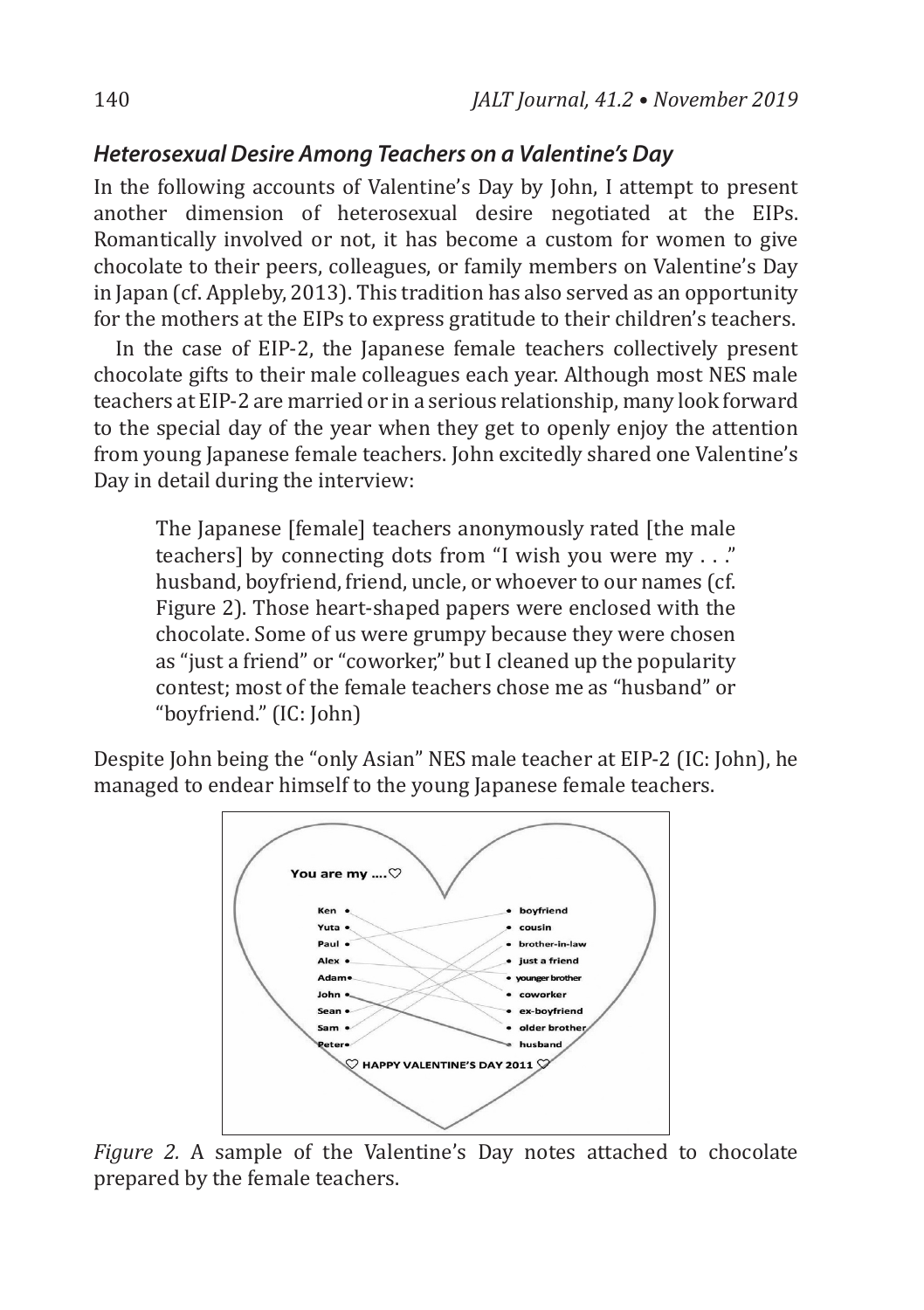#### **Discussion: Reframing Desire in the Japanese EIP Contexts**

In the above narrative, I have attempted to illuminate desire on or beyond the boundaries of gender in Japanese TESOL contexts. In addition, although I have examined different layers of desire based on Motha and Lin's (2014) framework, the ways in which desires were articulated and negotiated seem to vary greatly, suggesting the need for further investigation. For the scope of this study, however, I would like to focus on the following two facets through which desires may have been expressed at the two EIPs.

#### *Desire as Performance*

The lens of *gender as performance* (Butler, 1990) helps better explain John's participation in the whose mom is hot? gossip, which he claimed had more to do with forging male bonds (also see Appleby, 2014a) than with engaging in promiscuity. In the simplest sense, John may have been performing his hypersexual desire to fulfill his other desire, the desire to belong or cement bonds with his male colleagues.

Within and beyond the gender boundaries, the EIP-1 mothers' desire to speak English like Yoko may be understood as performance also. Although some parents may have sincerely wished to master the language, others may have been posturing to help build a positive parent–teacher relationship with Yoko, indirectly fulfilling their other desire for their children's best learning experience.

On a related note, mothers at EIP-2 have actively expressed gratitude to the teacher through words or small gifts (such as making a *kyaraben* of John) hoping to sustain a good relationship between the child and his or her favorite teacher. As such, based on the examples presented in this study, desire as performance may be both intentional and unintentional while at the same time remaining in a complex interplay of other desires.

#### *Heterosexual Desire Beyond the Boundaries of Race or Language*

Elucidated in the case of Paul (NES) and the Japanese PE teacher, young and attractive men seemingly appeal to their heterosexual counterparts, possibly mediating the otherwise overplayed racial or linguistic cards to explain desire in Japanese TESOL. In other words, although the existing desire discourse in Japanese TESOL tends to attribute such a heterosexual attraction to a rather simplified racial (white) and/or linguistic (NES) character of the desired target, Yoko's and John's desire and identity narratives helped to reveal a more complex picture.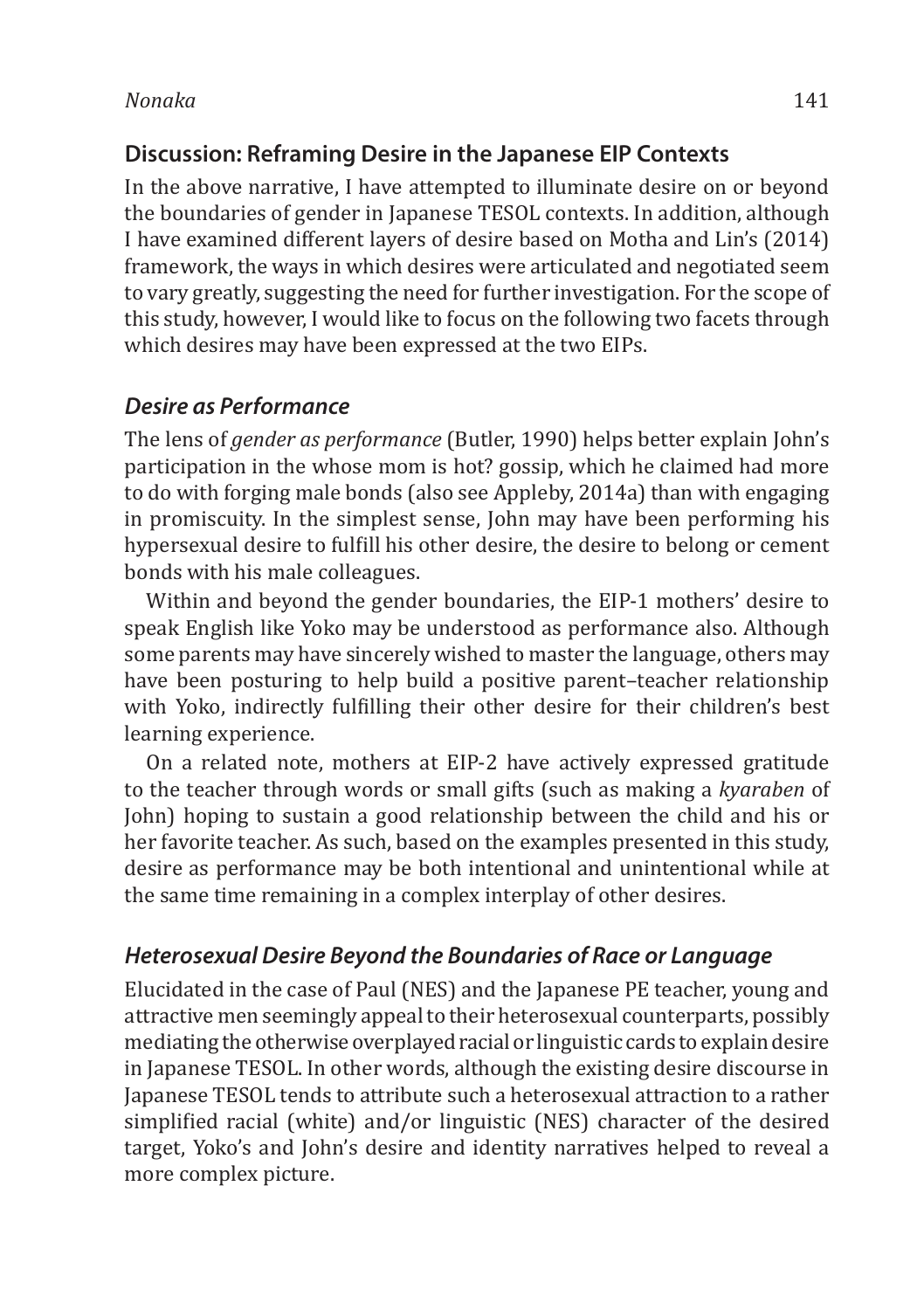### **Conclusion**

In TESOL studies, scholars have increasingly paid attention to the popular discourse of desire (i.e., *akogare*), which most famously transpires between Japanese women and the West. To build upon the existing body of literature as well as to introduce the underexamined context of EIPs in Japan, I drew from Motha and Lin's (2014) framework of desire for this study. Based on the framework, desires at the EIPs were examined, interpreted, and reported on different and interconnected layers including those of learners, communities, and institutions.

As the findings show, sticking to labels such as NES or NNES may obscure the reality wherein desires are in fact constructed beyond the simple NES– NNES binary of the individuals involved. At the same time, in the case of Yoko, the NES–NNES label not only defined her professional identity but also debilitated her economic mobility. Japan's discursive desire for English, NES teachers, or for fluent English speaking constantly surfaced in Yoko's and John's narratives and seems to manifest itself at different interconnected spaces of the five layers (cf. Motha & Lin, 2014).

Finally, two specific facets through which desires may have been expressed at EIPs were proposed in this study. By reframing desire as performance or beyond the boundaries of race or language, this study not only added a layer to the existing body of literature on desire, but suggests that further research on EIPs as a unique site of investigation will benefit the wider TESOL community.

### **Note**

1. To protect the identity of study participants, the specific subject John is licensed to teach has been withheld.

### **Acknowledgments**

I would like to thank Professor Phan Le Ha for inspiring me to take on this project and her words of encouragement throughout the process.

**Chisato Nonaka** is an Associate Professor in the International Student Center, Kyushu University, Japan. Her research interests include identity construction in transnational education contexts.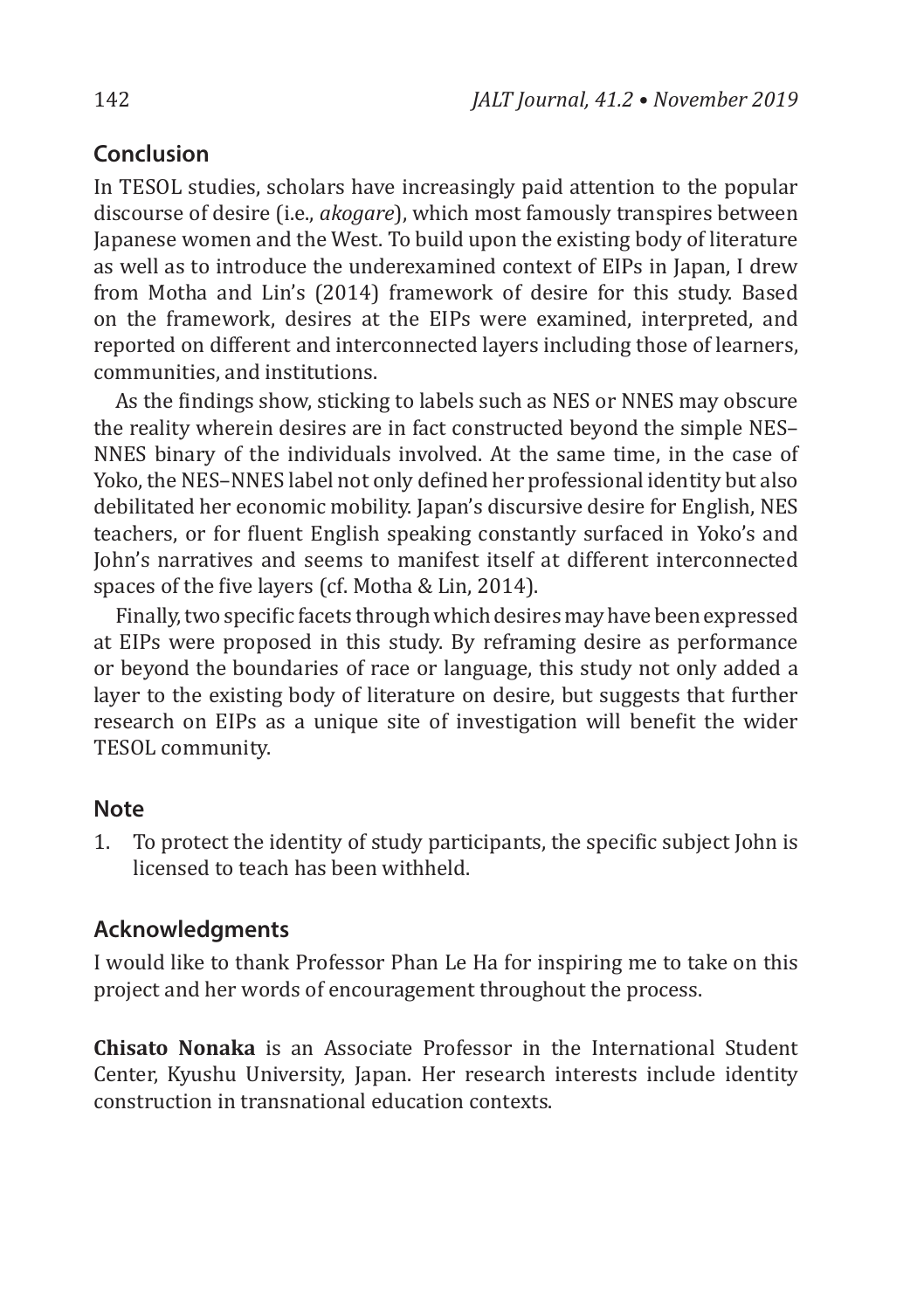#### **References**

- ALC. (2013). 子ども英語カタログ2014 [*Children's English catalogue 2014*]. Tokyo: ALC.
- Anderson, B. (2006). *Imagined communities: Reflections on the origin and spread of nationalism* (Rev. ed.). London, England: Verso. (Original work published 1983)
- Appleby, R. (2013). Desire in translation: White masculinity and TESOL. *TESOL Quarterly, 47,* 122-147. https://doi.org/10.1002/tesq.51
- Appleby, R. (2014a). *Men and masculinities in global English language teaching*. https://doi.org/10.1057/9781137331809
- Appleby, R. (2014b). White Western male teachers constructing academic identities in Japanese higher education. *Gender and Education, 7,* 776-793. https://doi.org/10.1080/09540253.2014.968530
- ASSION. (2018). プリスクールナビ [Preschool navi]. Retrieved from http://www.preschool-navi.jp/
- Babineau, P. (2013). A recipe for bilingualism. *Journal of Poole Gakuin University*, *54*, 89-104. Retrieved from http://www.poole.ac.jp/library/kiyo/Tosyo\_ Kiyo2013\_5407.pdf
- Bailey, K. D. (2002). *Living in the eikaiwa wonderland: English language learning, socioeconomic transformation and gender alterities in modern Japan* (Doctoral dissertation). Available from ProQuest Dissertations and Theses database. (UMI No. 3070653)
- Baumeister, R. F., & Leary, M. R. (1995). The need to belong: Desire for interpersonal attachments as a fundamental human motivation. *Psychological Bulletin*, *117,* 497-529. https://doi.org/10.1037/0033-2909.117.3.497
- Benesch, S. (2012). *Considering emotions in critical English language teaching: Theories and praxis*. https://doi.org/10.4324/9780203848135
- Buss, D. M. (1994). *The evolution of desire: Strategies of human mating*. New York, NY: BasicBooks.
- Butler, J. (1990). *Gender trouble: Feminism and the subversion of identity*. New York, NY: Routledge.
- Cho, J. S. P. (2012). Global fatigue: Transnational markets, linguistic capital, and Korean-American male English teachers in South Korea. *Journal of Sociolinguistics, 16,* 218-237. https://doi.org/10.1111/j.1467-9841.2011.00526.x
- Chowdhury, R., & Phan, L. H. (2014). *Desiring TESOL and international education: Market abuse and exploitation*. https://doi.org/10.21832/9781783091492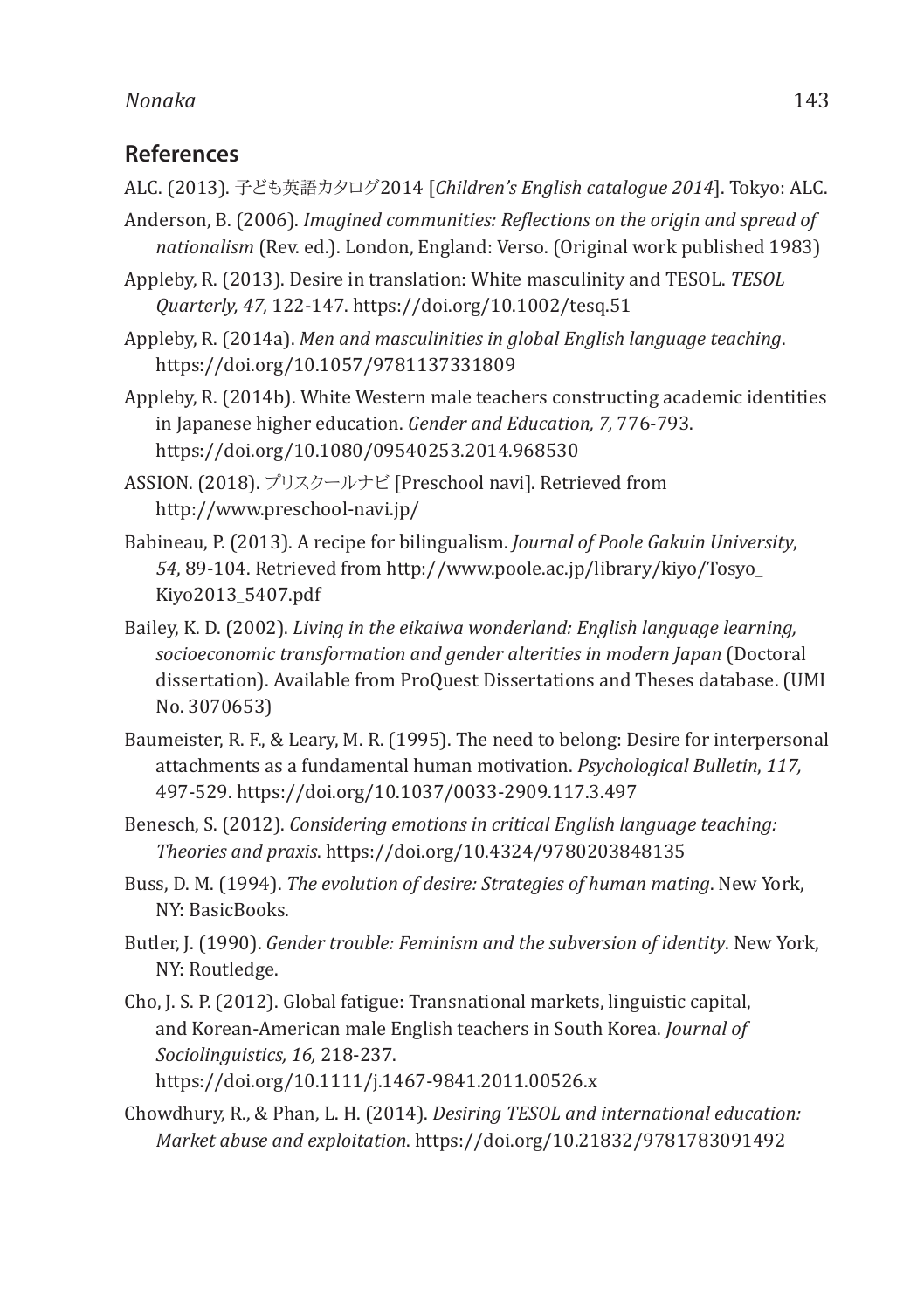- Dower, J. W. (1999). *Embracing defeat: Japan in the wake of World War II*. New York, NY: W. W. Norton & Co.
- Garnova, O. (2015, March 23). Spare a thought for the Western men trapped in Japan. *The Japan Times Online*. Retrieved from http://www.japantimes.co.jp/ community/2015/03/23/voices/spare-thought-western-men-trapped-japan/
- Hall, I. P. (1999). *Mori Arinori*. Cambridge, MA: Harvard University Press.
- Ike, M. (1995). A historical review of English in Japan: 1600–1880. *World Englishes*, *14,* 3-11. https://doi.org/10.1111/j.1467-971X.1995.tb00335.x
- Imoto, Y. (2011). Producing the "international" child: Negotiations of language in an international preschool in Japan. *Ethnography and Education*, *6,* 281-292. https://doi.org/10.1080/17457823.2011.610580
- Imoto, Y. (2015). The "international preschool" as a translocal field. In S. Bollig, M.-S. Honig, S. Neumann, & C. Seele (Eds.), *MultiPluriTrans in educational ethnography: Approaching the multimodality, plurality and translocality of educational realities* (pp. 79-98). https://doi.org/10.14361/9783839427729-004
- Kato, H. (2009). A new business model for intergenerational programs: "Elder/Kids Play Club." *Journal of Intergenerational Relationships, 7,* 45-48. https://doi.org/10.1080/15350770802628976
- Kelsky, K. (2001). *Women on the verge: Japanese women, Western dreams*. Durham, NC: Duke University Press.
- Kubota, R. (2011). Learning a foreign language as leisure and consumption: Enjoyment, desire, and the business of eikaiwa. *International Journal of Bilingual Education and Bilingualism, 14,* 473-488. https://doi.org/10.1080/13670050.2011.573069
- Kubota, R., & Fujimoto, D. (2013). Racialized native speakers: Voices of Japanese American English language professionals. In S. A. Houghton & D. J. Rivers (Eds.), *Native-speakerism in Japan: Intergroup dynamics in foreign language education* (pp. 196-206). https://doi.org/10.21832/9781847698704-018
- Kusaka, L. L. (2014). *Negotiating identities: An interview study and autoethnography of six Japanese American TESOL professionals in Japan* (Doctoral dissertation). Available from ProQuest Dissertations and Theses database. (UMI No. 3623198)
- MEXT. (2014). *English education reform plan corresponding to globalization*. Retrieved from http://www.mext.go.jp/en/news/topics/detail/\_\_icsFiles/ afieldfile/2014/01/23/1343591\_1.pdf
- Manderson, L., & Jolly, M. (Eds.). (1997). *Sites of desire/economies of pleasure: Sexualities in Asia and the Pacific*. Chicago, IL: University of Chicago Press.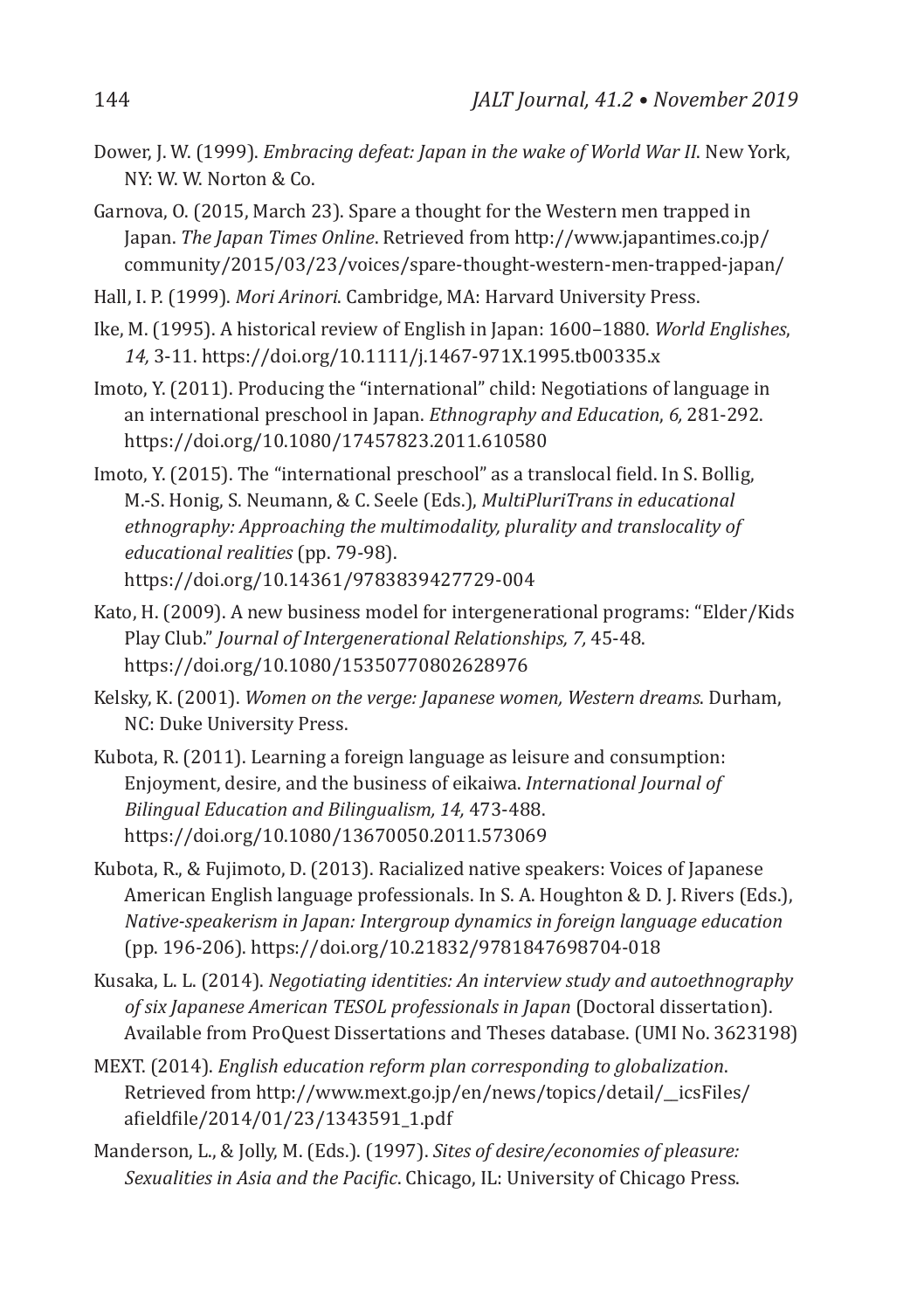- Motha, S., & Lin, A. (2014). "Non-coercive rearrangements": Theorizing desire in TESOL. *TESOL Quarterly*, *48,* 331-359. https://doi.org/10.1002/tesq.126
- My Gym: Children's Fitness Center. (n.d.). Retrieved from https://www.mygym.jp/pc/
- Nakamura, A. (2005, December 28). English immersion of toddlers on the rise. *The Japan Times Online*. Retrieved from https://www.japantimes.co.jp/ news/2005/12/28/national/english-immersion-of-toddlers-on-the-rise/#. XB2yls8zZE5
- Phan, L.-H. (2016). *Transnational education crossing "Asia" and "the West": Adjusted desire, transformative mediocrity and neo-colonial disguise*. https://doi.org/10.4324/9781315759098
- Prime Minister's Office of Japan (2017, January 14). 日豪観光セミナー 安倍総理 スピーチ [*Japan–Australia Tourism Seminar speech made by Prime Minister Abe*; Transcript]. Retrieved from https://www.kantei.go.jp/jp/97\_abe/ statement/2017/0114tourism.html
- Rivers, D. J. (2015). Discursive representations of the native speaker as qualification for employment. Paper presented at the Joint Conference of AAAL and ACLA/ CAAL, Toronto, Canada.
- Rivers, D. J., & Ross, A. S. (2013). Idealized English teachers: The implicit influence of race in Japan. *Journal of Language, Identity & Education, 12,* 321-339. https://doi.org/10.1080/15348458.2013.835575
- Ruecker, T., & Ives, L. (2015). White native English speakers needed: The rhetorical construction of privilege in online teacher recruitment spaces. *TESOL Quarterly, 49,* 733-756. https://doi.org/10.1002/tesq.195
- Sakamoto, R. (2010). Pan-pan girls: Humiliating liberation in postwar Japanese literature. *PORTAL Journal of Multidisciplinary International Studies, 7*(2), 1-15. https://doi.org/10.5130/portal.v7i2.1515
- Seargeant, P. (2005). "More English than England itself": The simulation of authenticity in foreign language practice in Japan. *International Journal of Applied Linguistics, 15,* 326-345.
	- https://doi.org/10.1111/j.1473-4192.2005.00094.x
- Seargeant, P. (2009). *The idea of English in Japan: Ideology and the evolution of a global language*. https://doi.org/10.21832/9781847692030
- Swale, A. (2000). *The political thought of Mori Arinori: A study in Meiji conservatism*. https://doi.org/10.4324/9781315073521
- Takahashi, K. (2013). *Language learning, gender and desire: Japanese women on the move*. https://doi.org/10.21832/9781847698551